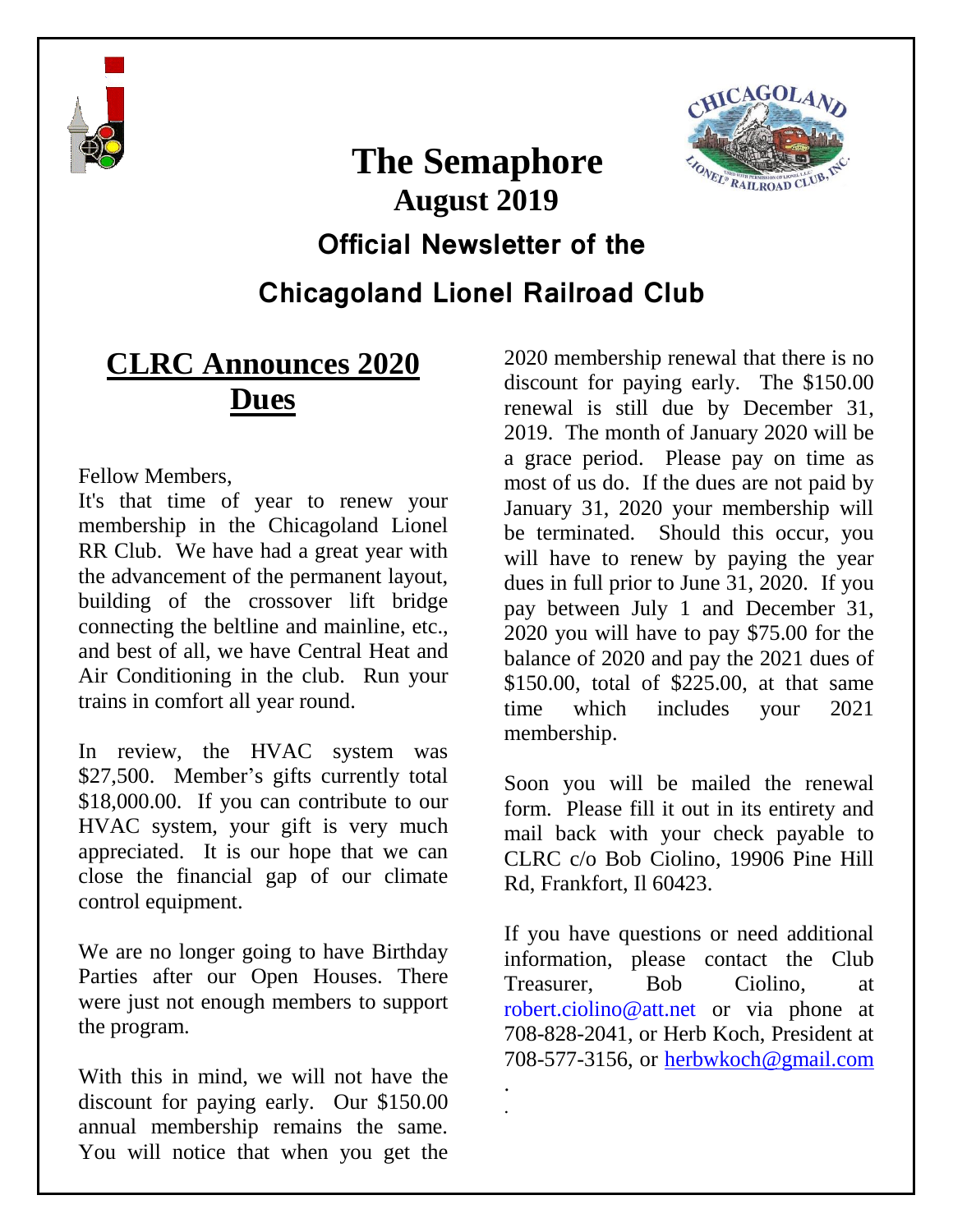## **August Clubhouse Update**

#### **Fall is coming and we are getting ready for our September Open House.**

We just got air conditioning and replaced our furnace system. We were given the operating instructions early in the month. Air conditioning made working on the inside structure and the layout much easier. The logging area is really coming to fruition. We can see where the logging camp has cut down many trees for the lumber mill. Other trees are growing for future lumber. The new passenger station is ready to accommodate passengers. A new lift bridge is being built to connect the Beltline and the Central Layout. It is designed to lift at a push of a button. It will connect three rail lines on two levels. When the bridge is up, all track near the bridge will automatically have power shut off to keep trains from going under the bridge to concrete mayhem. Speaking of our HVAC system, a new shroud has been built to minimize its view on the mezzanine level and the library is being moved. The entrance shop has been updated to have shelving on the ceiling.



**Mark work on the lift bridge**



**Bill adds the finishing touches to the logging camp.**



**The new passenger station is ready for service.**



**Joe adds to Sodor layout. Thanks to Herb K. for the story and pictures.**